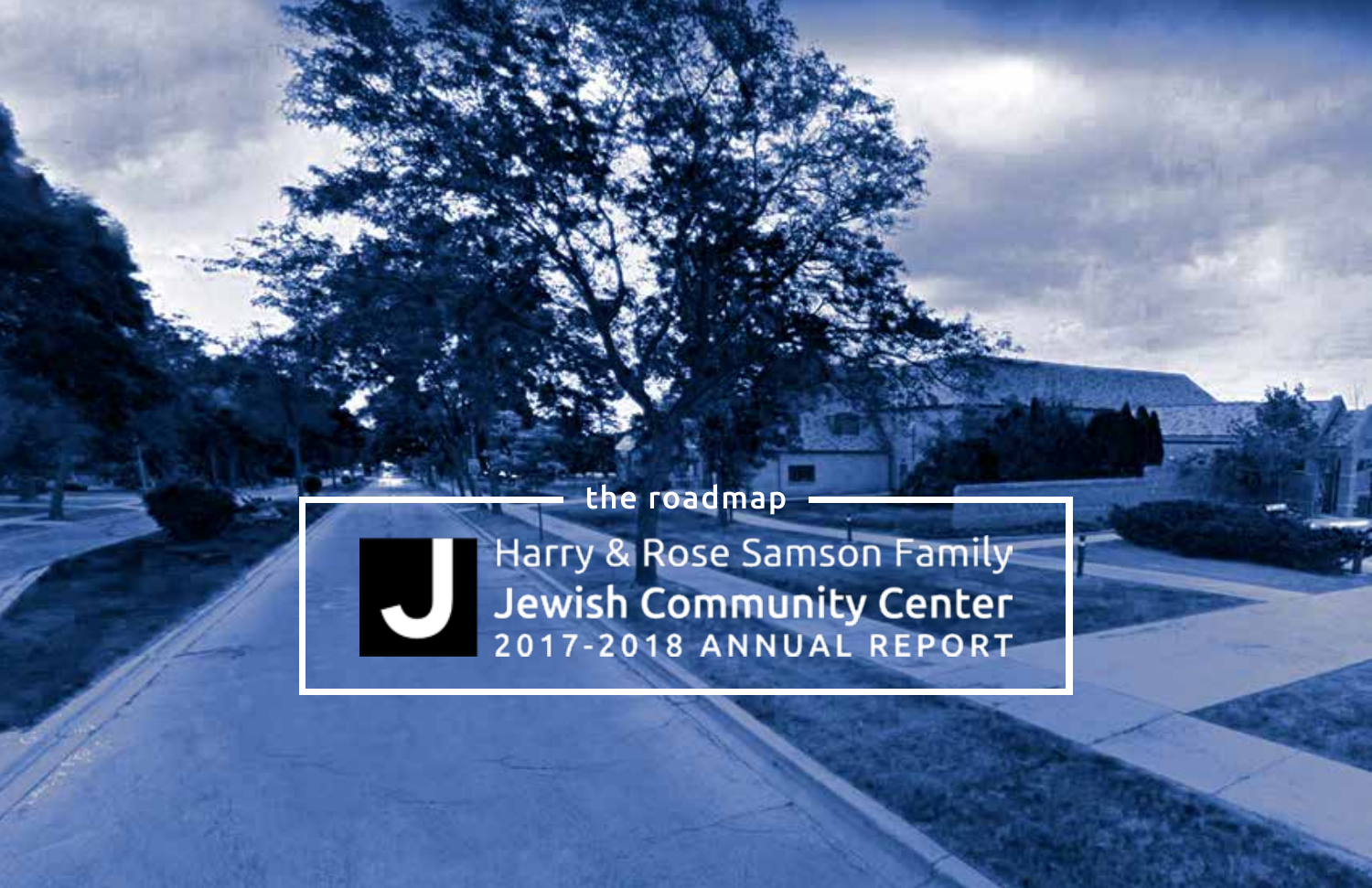## JCC Members, Partners, Donors & Friends,

For another year, we have been blessed to serve this community through exceptional wellness, education, and community services. Together, we continue to bring to life the values that unite us, bridging the spaces between our locations and building community with all those who choose to make the Harry & Rose Samson Family Jewish Community Center a meaningful destination in their lives.

Of all the things that have been accomplished by this community – and those accomplishments are great and diverse – we remain most proud of the team building that occurs every day here at the JCC. In our board leaders, volunteer committees, members, guests, staff, donors, and community partners, we have incredible teams working together to create something lasting and inclusive.

Jamie Miller Mark Shapiro



**President & Chief Executive Officer** 

Throughout this program year, these teams have collaborated to think strategically, invest wisely, and empower our agency to be the best version of itself. At every turn, partnerships have been nurtured and expanded, and the JCC is stronger for the sum total of individual contributions too numerous to count.

As we consider where we've been, where we find ourselves today, and where we intend to go in the years ahead – we're uniquely focused on heading in the same direction together. We say to one another *Leich l'shalom*; a wish to travel safely, to aspire greatly, and to return home in peace.

The road ahead is bright, and we're honored you're on this unique JCC journey.

Jomes J. Miller

James Miller *Chair of the Board* Nancy Kennedy Barnett *Vice Chair* William Bodner *Vice Chair* Joseph Kasle *Vice Chair* Laura Peck *Vice Chair* Sheryl Rubin *Vice Chair* Ken Stein *Vice Chair* Ryan O'Desky *Secretary/Treasurer*



### DIRECTORS

Nancy Appel Steven Arenzon Brent Arnold Betty Chrustowski David Cohn Brad Dallet Stephanie Dykeman Michele Ellner Josephine Gee Dr. David Goldberg Jordan Herbert Reenie Kavalar Tami Kent Dr. David Margolis Dr. Steven Moffic LaQuondra Shaw Howard Siegal Robert Smith Fred Tabak Jessica Vroman David Wasserman Scott Yauck

HARRY & ROSE SAMSON FAMILY JCC BOARD OF DIRECTORS

### **OFFICERS**

### 2017-2018 FINANCIAL ROADMAP

| <b>EXPENSES</b>                              |              |         |
|----------------------------------------------|--------------|---------|
| <b>Summer Services</b>                       | \$3,069,468  | 22.38%  |
| <b>Senior &amp; Special Needs</b>            | \$615,221    | 4.48%   |
| <b>Community Service &amp; Cultural Arts</b> | \$1,002,221  | 7.31%   |
| <b>Family and Early Childhood</b>            | \$3,682,530  | 26.84%  |
| <b>Health, Recreation &amp; Fitness</b>      | \$1,537,448  | 11.21%  |
| <b>Member Services</b>                       | \$948,197    | 6.91%   |
| <b>Administration &amp; Fundraising</b>      | \$2,862,764  | 20.87%  |
|                                              | \$13,717,849 | 100.00% |
| <b>REVENUES</b>                              |              |         |
| Program                                      | \$8,536,776  | 61.87%  |
| Membership                                   | \$2,096,099  | 15.19%  |
| <b>Community Support</b>                     | \$2,747,291  | 19.91%  |
| <b>Miscellaneous</b>                         | \$418,065    | 3.03%   |
|                                              | \$13,798,231 | 100.00% |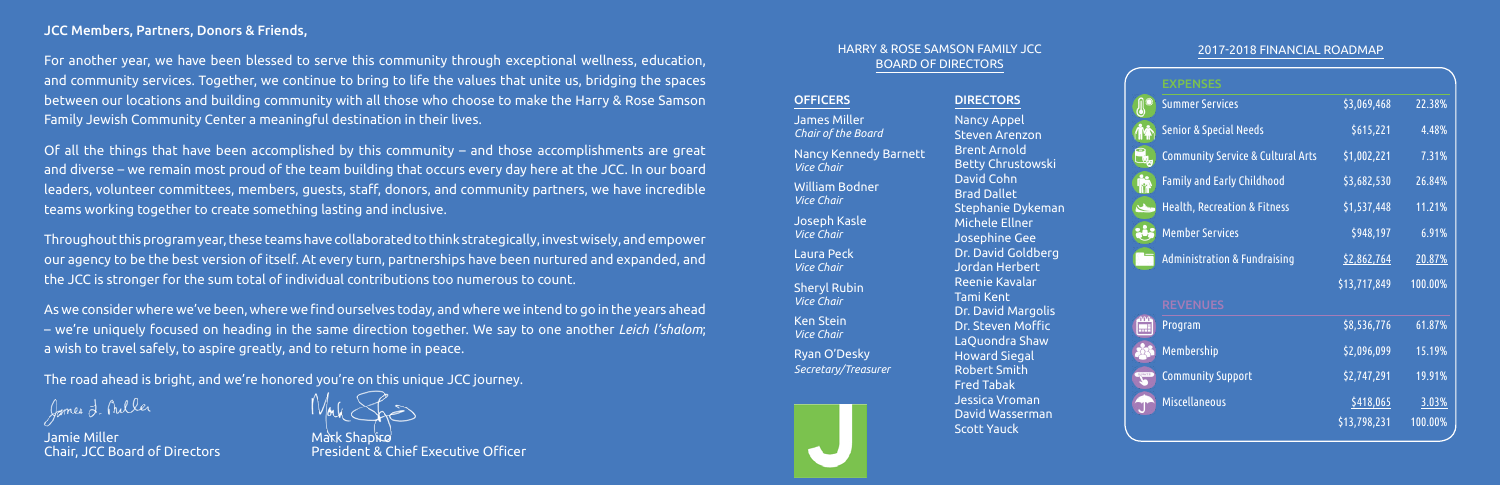Create spaces, moments, and opportunities for everyone to live their lives Jewishly.

Entering its sixth decade of service, the Steve & Shari Sadek Family Camp Interlaken JCC announced plans for **full renovations of three cabins** (Asher, Levi, and Reuben) to be completed in advance of the 2018 camp season.

Fully committing to serving the Mequon community for generations to come, Gan Ami Early Childhood Education **hung the mezuzah** on the doors of its new permanent home for the Linda & Fred Wein Family Center at 10813 N. Port Washington Road.

Building upon past successes, the JCC opened its "doors" wide for the entire community to enjoy two new, free Summer Carnival experiences on campus in Whitefish Bay.

The Hy & Richard Smith JCC Water Park celebrated its tenth anniversary as a **destination for JCC families** to enjoy outdoor aquatics, recreation, and community building – complete with new programming and an investment in onsite shade structures.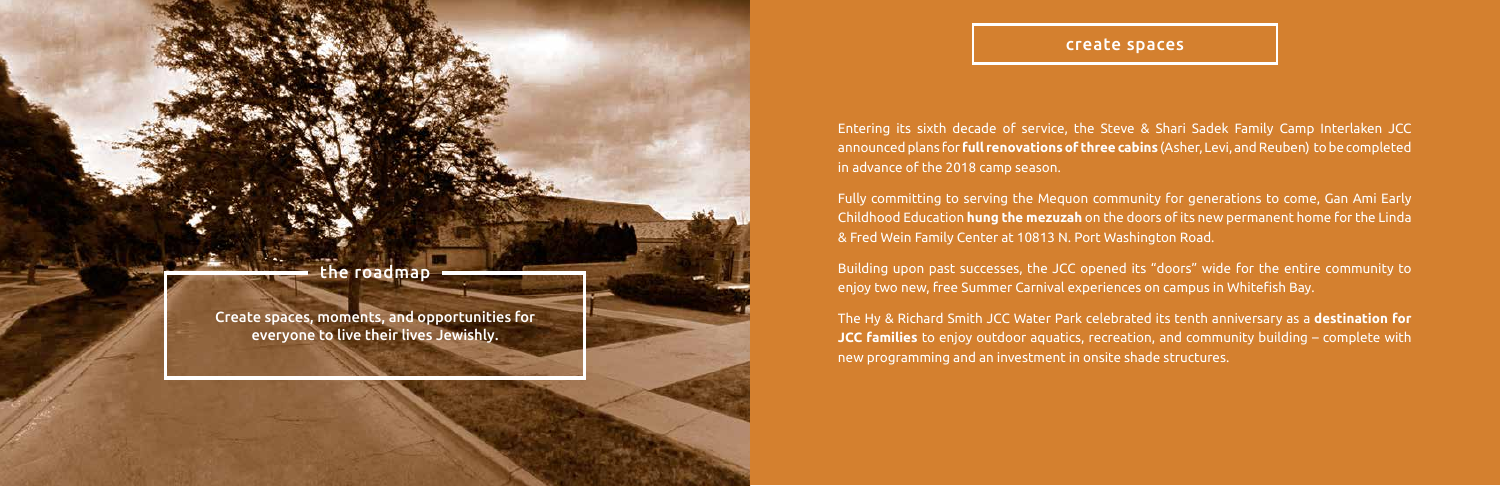Sustain our mission and growth by offering consistently excellent programming.

# excellent programming

In partnership with community advocates at REDGen, the JCC's Nash Parenting Center hosted free seminars with national expert Dr. Deborah Gilboa, who provided **training and inspiration**  on the subject of childhood strength and resiliency.

Honoring Jody Hirsh's eighteen years of service to the JCC, the Milwaukee community came together for "Give Our Regards to Jody" – an evening of professional performance and entertainment celebrating Jody's contributions to Milwaukee **Jewish life and the growth** of the JCC's "Tapestry: Arts and Ideas" program.

The JCC's indoor cycling program was entirely revamped, featuring an **investment in all-new equipment**, updates to the schedule, and inclusion of the program in the free group fitness catalog.

Building upon years of investment and success, the JCC was again among the **highest rated in its peer group** for the Jewish Community Centers of North America's Benchmarking process. In particular, the JCC accomplished double-digit gains in members who measured its fitness, early childhood education, and day camp programs as 'truly exceptional.'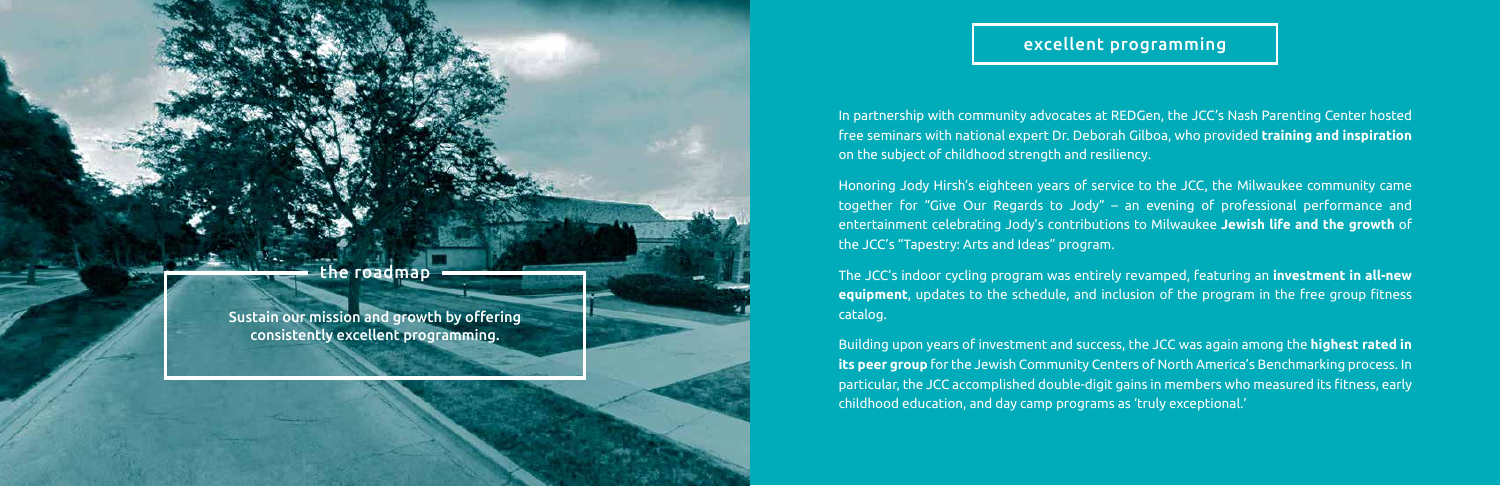Build upon our intentionally inclusive culture, reflecting the diversity of those we serve.

# inclusive culture

Partnering with the Milwaukee Urban League, the JCC honored the 50th anniversary of the historic civil rights marches by bringing in daughters of the movement – and leaders in their own right – Bernice King and Susannah Heschel for "Praying With Their Feet." Hosted at the Pabst Theater, this free event was the first public conversation between these women, focused on **legacy**, **leadership**, and **service**.

For the first time in seven years, the JCC sponsored a staff Israel trip, sending a delegation of nineteen JCC leaders for a learning expedition framed around **diversity**, **leadership**, and **experiential learning** throughout the land.

The Jewish Community Pantry continued to **grow its service** (even in snow storms) and supported over 12,600 households in Milwaukee's Amani and Metcalfe Park neighborhoods through an investment in technology and a reimagining of its food delivery methods to include a **client choice model**.

The JCC Recreation and Special Needs Departments partnered to bring the Discover Ability Open Gym to the Marcus Gymnasium, ensuring an opportunity for **individuals of all abilities** access to high quality recreation and engagement.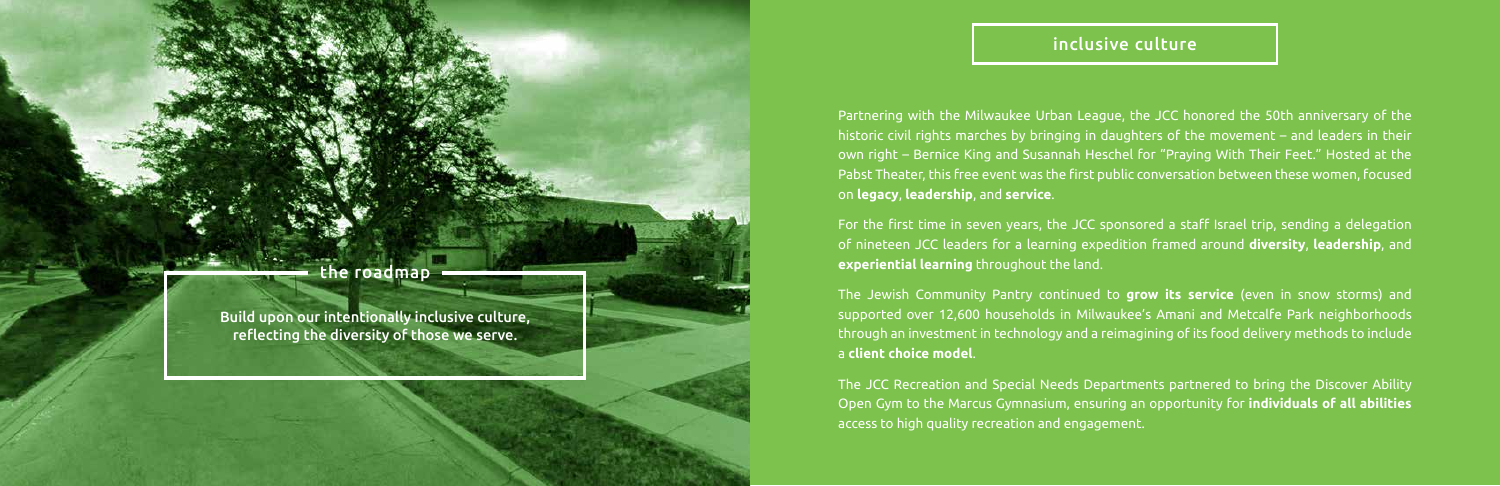Cultivate generational leadership and affirm our reputation as a destination for talent.

# generational leadership

JCC President & Chief Executive Officer **Mark Shapiro was honored** with the FBI Director's Community Leadership Award, receiving his award from FBI Director Christopher Wray in a special ceremony at FBI Headquarters in Washington, DC.

In partnership with the JCC Board of Directors, leadership staff, and volunteer committee members – the JCC engaged in a year-long process of writing and advancing a **new Strategic Roadmap** on behalf of the entire agency.

Among many **noteworthy staff achievements**; JCC Chief Operating Officer Jesse Rosen was named a fellow in the prestigious Executive Leadership Program of the Mandel Institute for Nonprofit Leadership, Gam Ami Educator Rachel Witliff was invited to join the JCCA's Sheva Center Leadership Institute, and Rabbi Shari Shamah and Camp Interlaken JCC Director Toni Davison Levenberg earned Masters of Arts in Jewish Professional Studies from the Spertus Institute.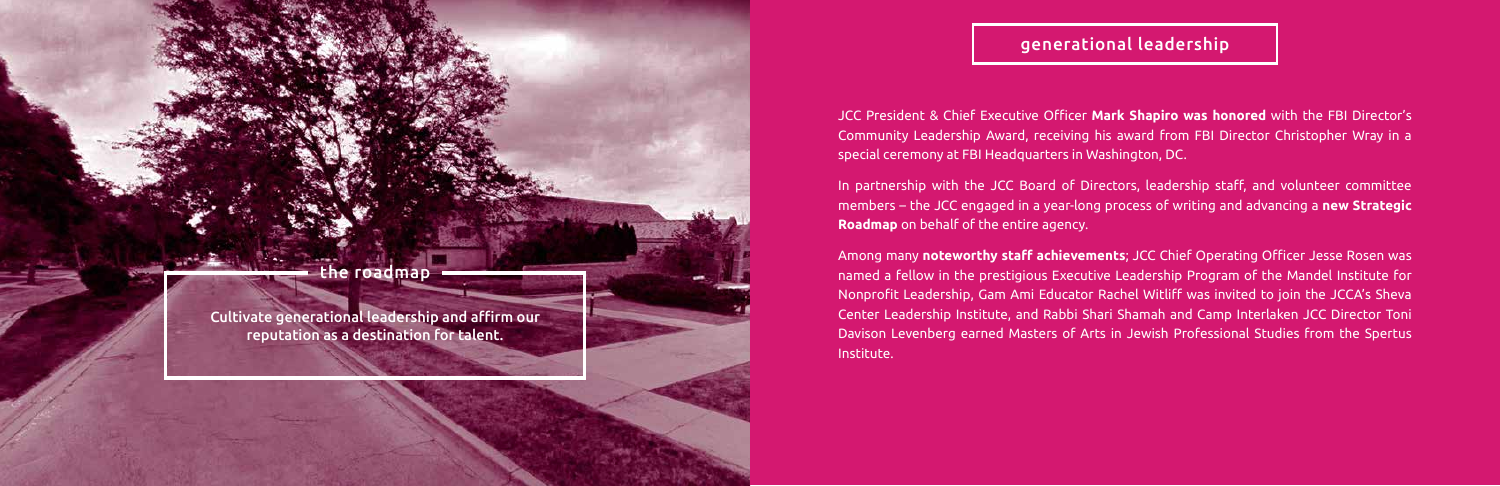Deliver exceptional customer service, full of our unique spirit, with the use of modern resources.

## modern resources

Under the leadership of the JCC Marketing Committee, renovations are underway for a **new web experience** at jccmilwaukee.org, scheduled to be unveiled in the summer of 2018.

WIRED, an exclusive heart rate monitoring system, was installed throughout the JCC – greatly enhancing members' fitness experience. This program informed the evolution of the JCC's high intensity interval training program, AfterBurner, and is a **continuation of the membership investment** process launched in 2015.

The JCC continued its investment in **new and enhanced communications** channels; including a new platform for engaging with Gan Ami Early Childhood Education families, text alerts, and video services.

In partnership with the State of Wisconsin, the bus fleet of the JCC was improved with new vehicles, **enhancing the transportation experience** for after-school, special needs, and adult services.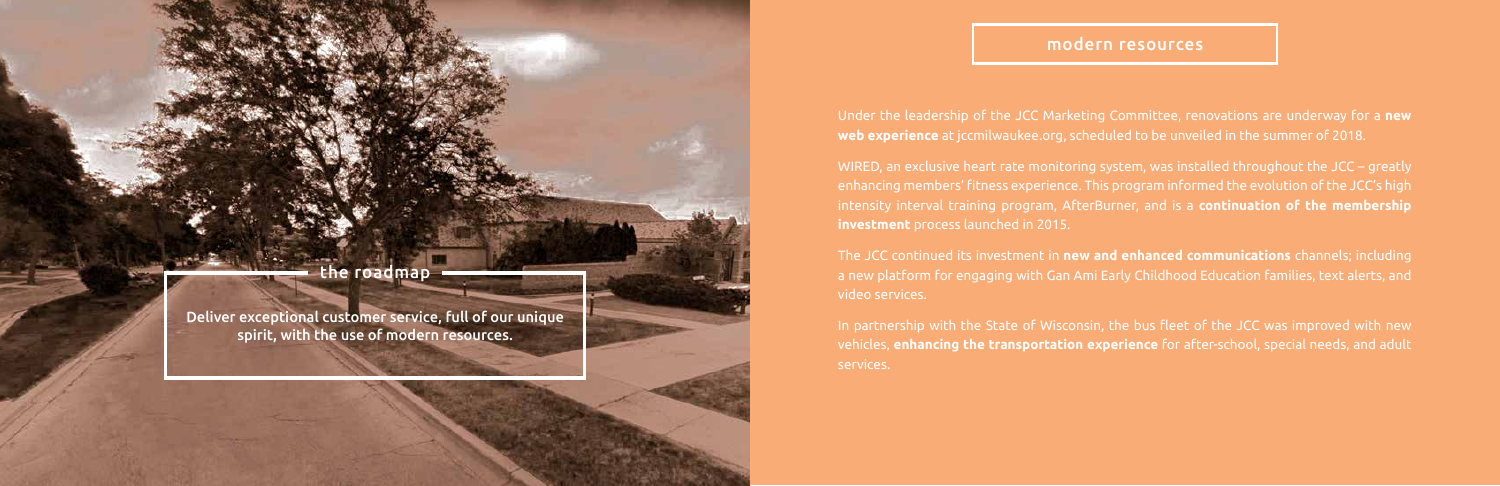Serve the entire community as a home for high-impact, highly accountable philanthropic investment.

# philanthropic investment

Increased funding for the "Road to Rainbow" program continued to ensure that all children – regardless of financial, accessibility, or health challenges – **had access to the experiences** at the Albert & Ann Deshur JCC Rainbow Day Camp. This includes a growing partnership with Children's Hospital of Wisconsin, offering specialized services for patients and families under the care of the region's premier pediatric care center.

The community continued to invest deeply in the efforts of the JCC, with i**ncreases in campaign contributions** for the Jewish Community Food Pantry and Steve & Shari Sadek Family Camp Interlaken JCC's B'Nai He Atid annual giving program.

The JCC's signature events – KidShare, Laugh It Up Milwaukee, and the Milwaukee Jewish Film Festival – all boasted **strong audiences** and **overall financial support.** Laugh It Up Milwaukee featured legendary performer Wayne Brady at the Riverside Theater and raised funds and awareness for the programs of the JCC and 2018 signature partner, Safe & Sound Milwaukee.